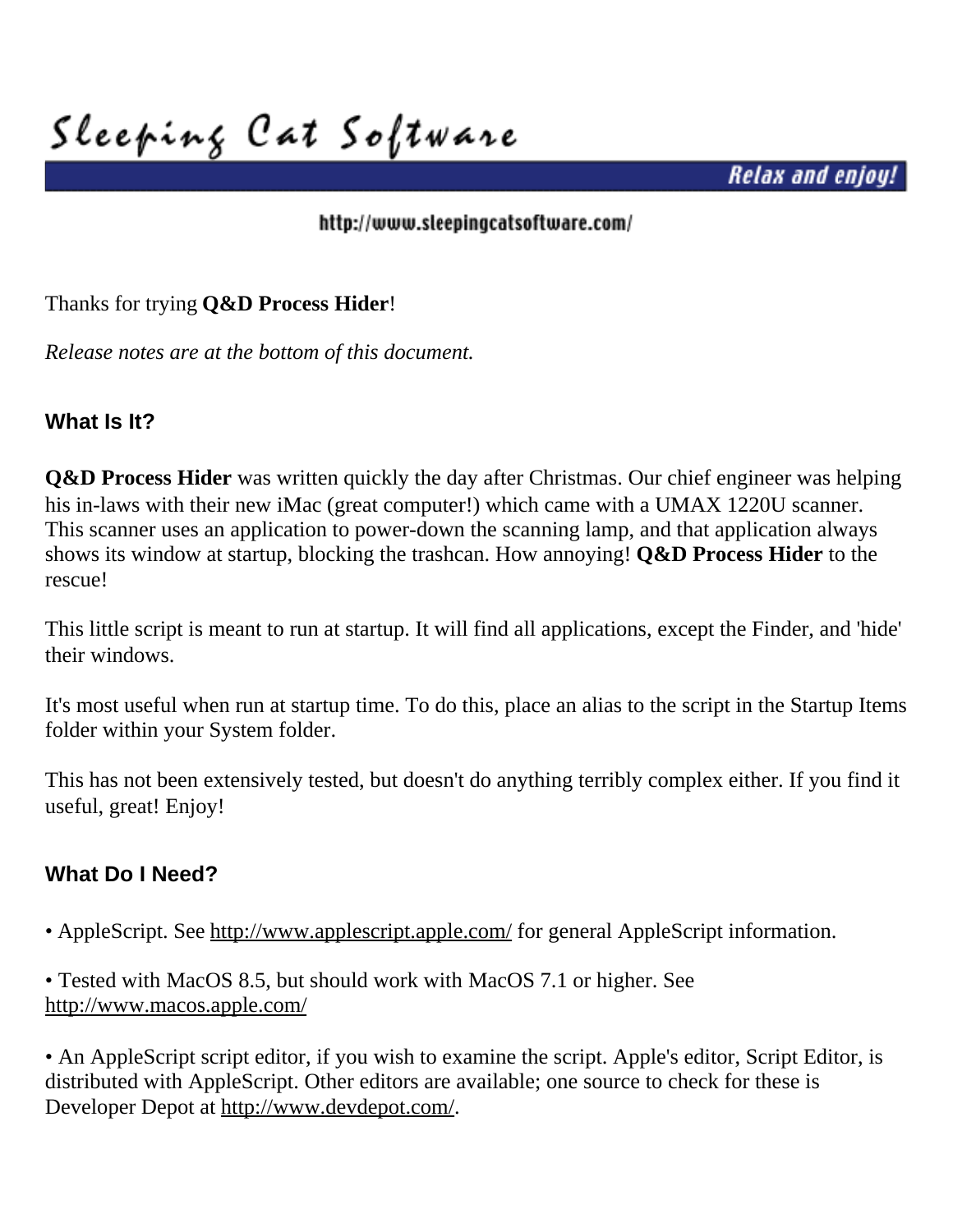## **Legal Stuff and License**

**Q&D Process Hider** is distributed as freeware, which simply means that no fee is due, and is Copyright © Richard Long 1997-2000. Your use is governed by the following license agreement. If you do not agree with it, you may not use the Software.

#### **LICENSE AGREEMENT**

#### **Ownership**

Use of this Software is licensed, and ownership of the Software remains with Sleeping Cat Software, which reserves all rights not expressly granted to you.

#### Use and Distribution

You may freely use this program on any number of computers. You may not resell it for profit. You may not distribute it. If you represent a user group and would like to include this product in a shareware compilation, please contact Sleeping Cat Software for permission.

You may not reverse-engineer, modify, or create derivative works based on the Software or any part of it.

If you give this Software to anyone, the complete Software distribution package, including this documentation, must be included and unmodified.

### **Termination**

This License is effective until terminated. You may terminate this License at any time by destroying the Software and related documentation and all copies thereof in your possession. This License will terminate immediately without notice from Sleeping Cat Software if you fail to comply with any provision of this License. Upon termination you must destroy the Software and related documentation and all copies thereof in your possession.

### Release of Liability

While reasonable effort has been made to ensure this Software operates substantially as described, Sleeping Cat Software cannot guarantee proper operation in every possible configuration. The Software is provided **"as is."** You assume full responsibility for evaluating the Software and determining its suitability for use. In no event will Sleeping Cat Software be liable to you for any damages of any kind arising from the use of, or inability to use, this Software, even if Sleeping Cat Software has been advised of the possibility of such damages. Sleeping Cat Software's entire